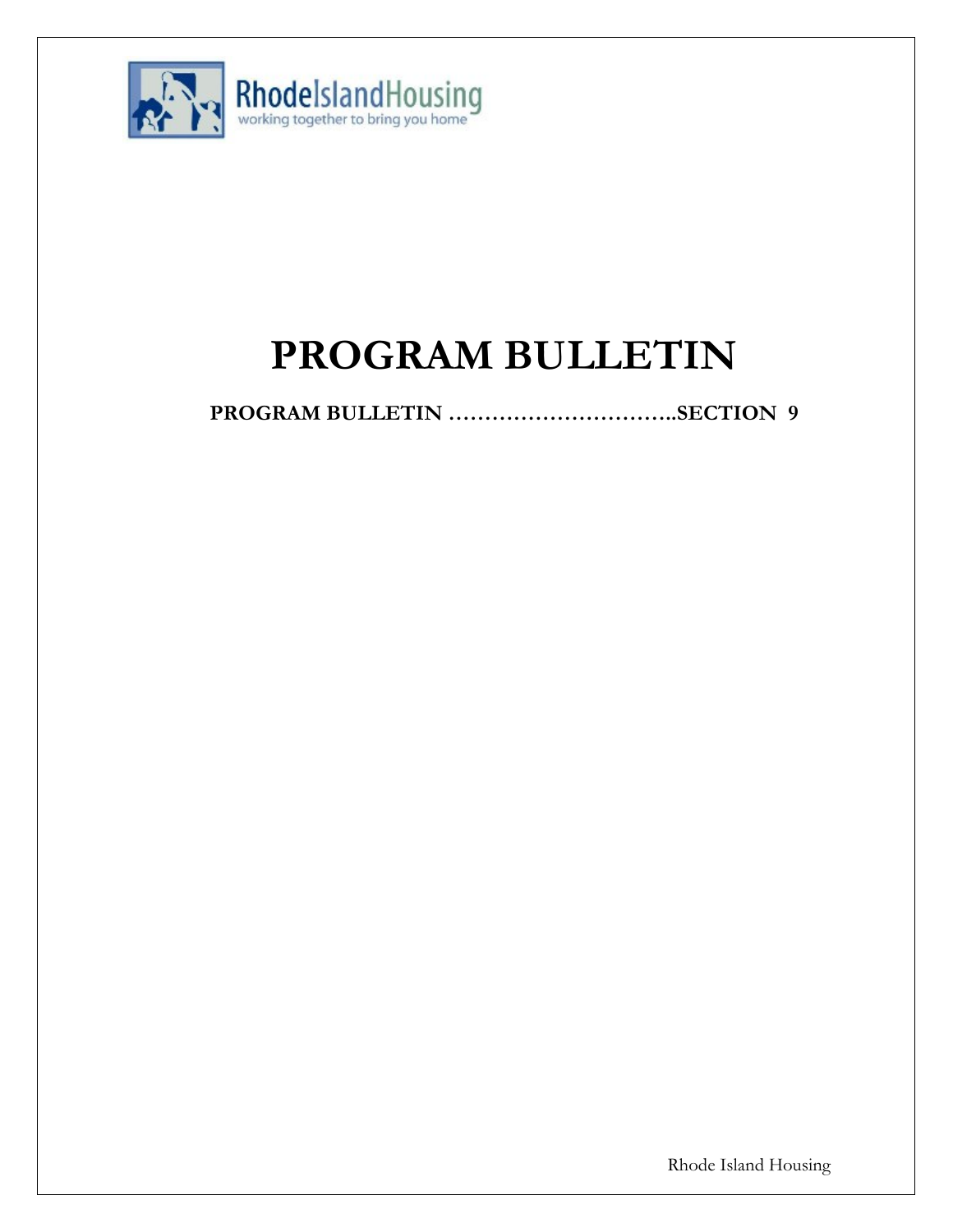### **PROGRAM BULLETIN 2009 - 01**

This Program Bulletin establishes a new Developer Fee policy. This new policy applies to all development proposals first presented to Rhode Island Housing on or after October 1, 2009.

The maximum Developer's Fee and overhead is calculated either (i) per unit or (ii) as a percentage of total development cost minus the value of any capitalized reserves and the Developer's Fee (the "Fee Based Development Cost"). Development consultant fees must be paid out of the approved Developer Fee. Developers should note that the percentages below represent the maximum fee that may be earned. Lower fees or deferred fees may be required depending on the amount and/or source of subordinate financing used by a Developer in a transaction.

- **I. New Production with** tax-exempt financing and 4% housing credits only
	- 15% of the Total Development Costs
- **II. New Production with Additional Subsidy** (9% housing tax credits and/or state or federal subsidies (other than 4% credits))
	- Scattered Sites: 0 to 2 bedroom units \$19,000 per unit; 3 bedroom or greater - \$20,000 per unit.
	- Single Site: 0 to 2 bedroom units \$16,500 per unit; 3 bedroom or greater -\$18,000 per unit.
- **III. Preservation with** tax-exempt financing and 4% housing credits only.
	- 5% of acquisition and 10% of construction and soft costs not including new reserves and Developer's Fee. A minimum fee of \$500 per unit will be provided to a sponsor of a preservation transaction if substantial rehabilitation of units is involved.

Fees for development of commercial space as part of a Rhode Island Housing financed residential project will be negotiated on a case-by-case basis.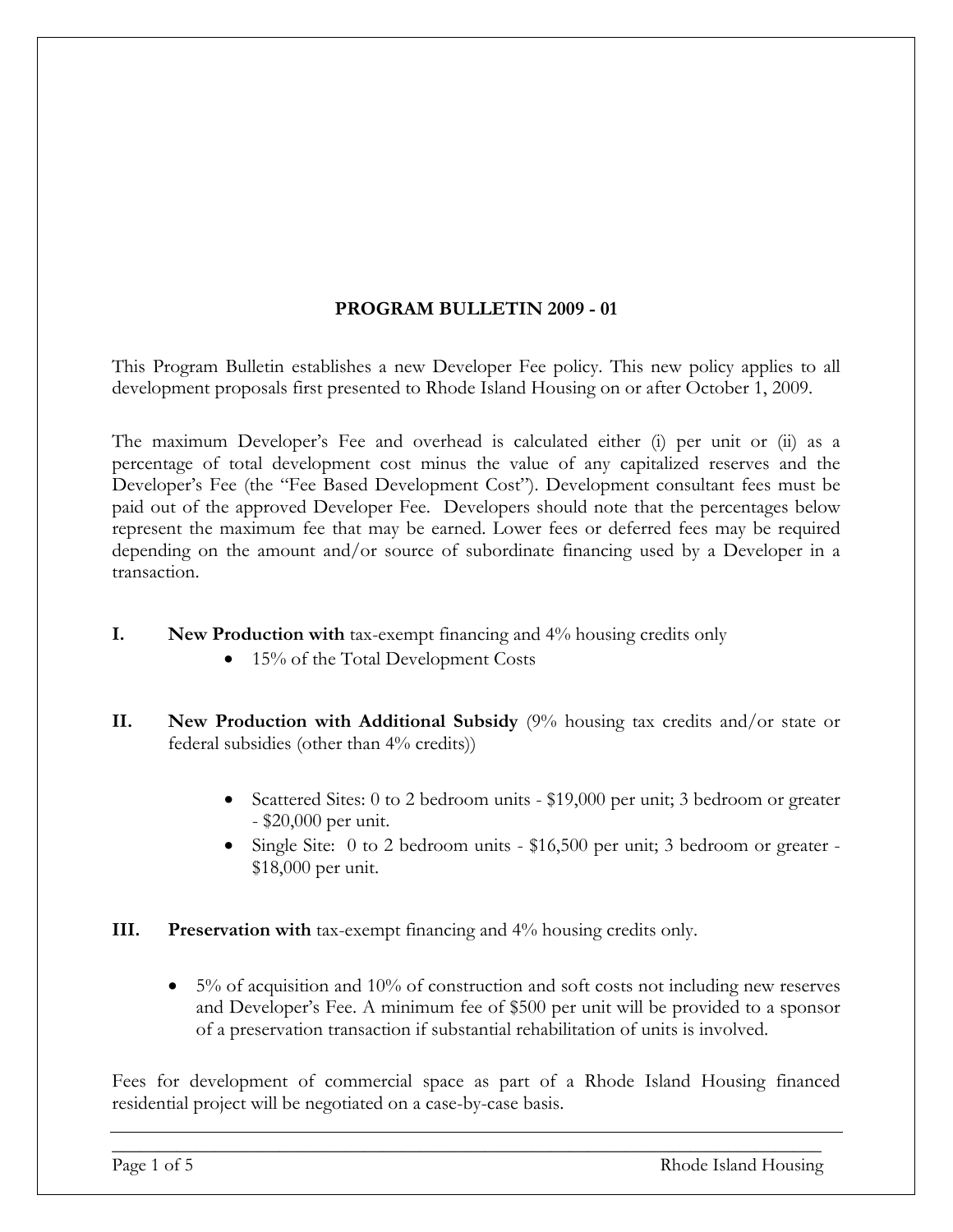Rhode Island Housing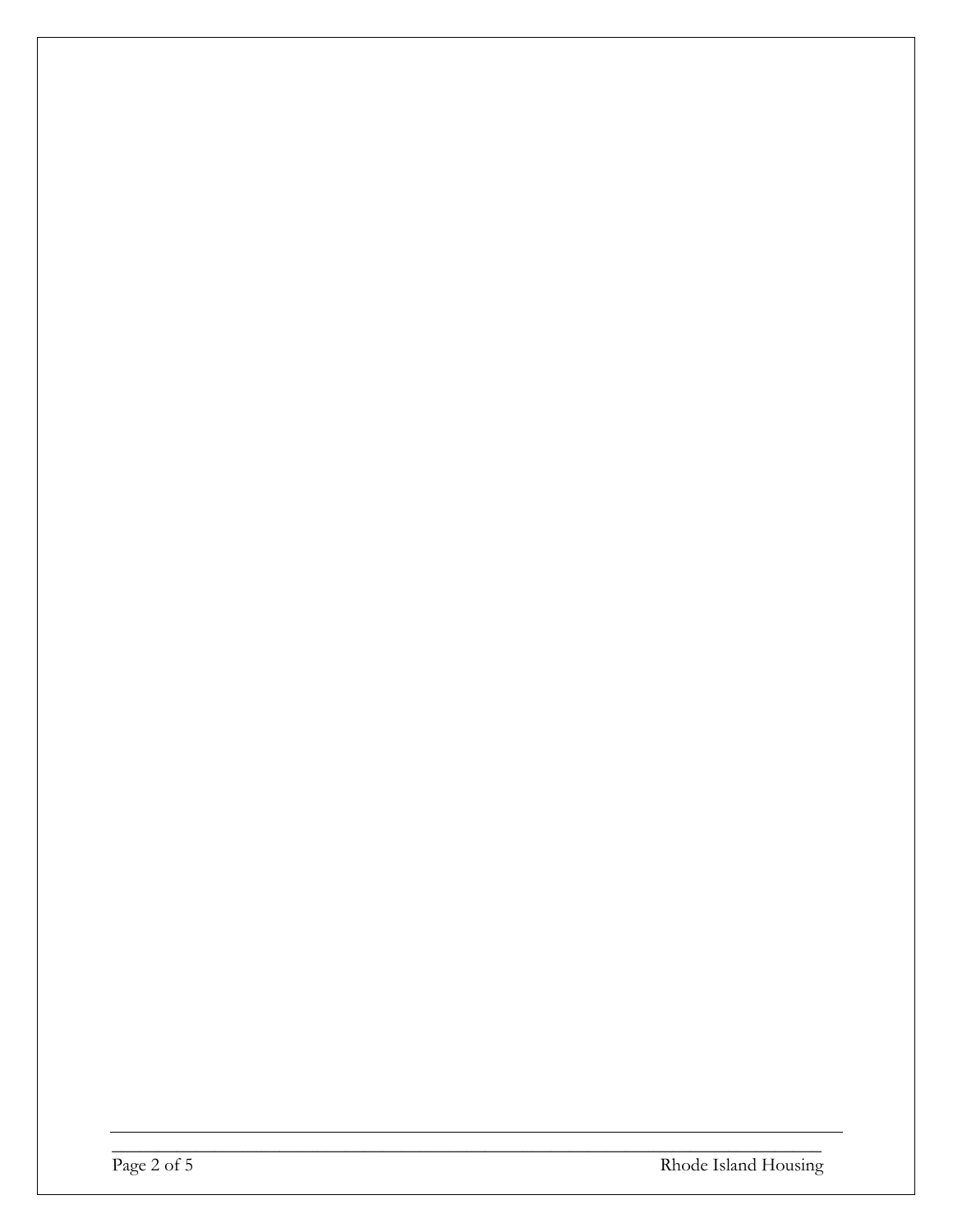## **Application Fee**

9% tax credit proposals will be assessed a \$1,000 non-refundable application fee, payable upon application submission.

# **Legal Fees**

Rhode Island Housing reserves the right to require a legal fee be incorporated in the proforma to offset the cost of Rhode Island Housing's legal fees.

| <b>Management Fee Guidelines</b> |          |             |         |
|----------------------------------|----------|-------------|---------|
| Project Size                     | Base Fee | Bookkeeping | Total   |
| $1 - 40$ Units                   | $6.5\%$  | $.5\%$      | $7.0\%$ |
| $41 - 60$ Units                  | $5.5\%$  | $.5\%$      | $6.0\%$ |
| $61 +$ Units                     | $5.0\%$  | $5\%$       | $5.5\%$ |

# **Financing Fees**

| 1st Mortgage                                                                                 |                                                                                   |              |
|----------------------------------------------------------------------------------------------|-----------------------------------------------------------------------------------|--------------|
| 2% of the first $$5,000,000; 1%$ thereafter                                                  |                                                                                   | Upon closing |
|                                                                                              |                                                                                   |              |
| <b>Deferred Payment Loan</b>                                                                 |                                                                                   |              |
| For-profit:                                                                                  | 2% of Deferred Payment Loan                                                       | Upon closing |
| Non-profit:                                                                                  | 1% of Deferred Payment Loan                                                       | Upon closing |
| The Deferred Payment Loan fee will be waived for projects receiving first mortgage financing |                                                                                   |              |
|                                                                                              | from Rhode Island Housing. In general Deferred Payment Loans are not available to |              |
|                                                                                              | projects in which Rhode Island Housing is not the first mortgage lender.          |              |
|                                                                                              |                                                                                   |              |
| <b>Tax Credit Allocation</b>                                                                 |                                                                                   |              |
| $4\%$ :                                                                                      | $1.0\%$ of 10-yr allocation                                                       | Upon closing |
| $9\%$ :                                                                                      | $0.5\%$ of 10-yr allocation                                                       | Upon closing |
|                                                                                              |                                                                                   |              |
|                                                                                              |                                                                                   |              |
|                                                                                              |                                                                                   |              |
|                                                                                              |                                                                                   |              |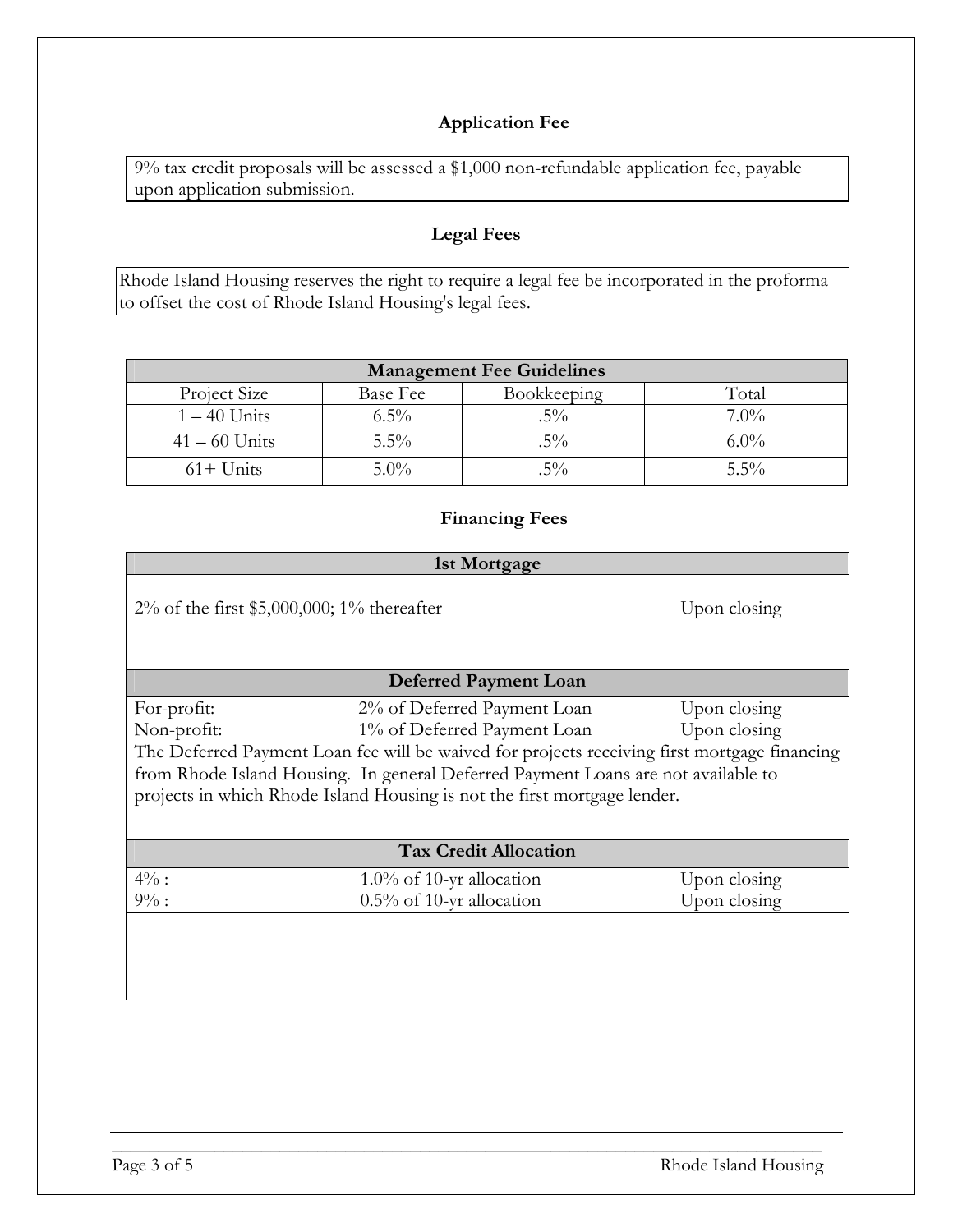| <b>Underwriting Fee</b>  |          |          |
|--------------------------|----------|----------|
| Combined Loan Amount     | $> 50\%$ | $< 50\%$ |
| Up To \$1,000,000        | \$2,500  | \$5,000  |
| Up To \$1,500,000        | \$5,000  | \$7,500  |
| Up To \$2,000,000        | \$7,500  | \$10,000 |
| Up To \$2,500,000        | \$10,000 | \$15,000 |
| Up To \$3,000,000        | \$15,000 | \$20,000 |
| Greater than \$3,000,000 | \$25,000 | \$35,000 |

Rhode Island Housing will charge an underwriting fee for the review of all 4% and 9% credit proposals based on whether the percentage of affordable units is greater than 50% or less than 50% of the total number of units. These underwriting fees will be applied toward Rhode Island Housing's origination fees if financing is provided by Rhode Island Housing. However, the underwriting fee will be charged if Rhode Island Housing is not the lender.

### **Construction Fees**

| <b>General Contractor Fees</b> |                                |                    |                         |
|--------------------------------|--------------------------------|--------------------|-------------------------|
| <b>Construction Value</b>      | General                        | Builder's Overhead | Builder's Profit $(\%)$ |
|                                | Requirements<br>$\binom{0}{0}$ | $\frac{(0)}{0}$    |                         |
| up to $$1$ mil                 |                                |                    |                         |
| $$1$ to $$2$ mil.              |                                |                    |                         |
| $$2$ to $$3$ mil               |                                |                    |                         |
| $$3$ to $$4$ mil               |                                |                    |                         |
| $$4$ to $$5$ mil               |                                |                    | 51/2                    |
| Over \$ 5 mil                  |                                |                    |                         |

Identity of Interest: For those developers where there is an identity of interest between the owner and general contractor, the maximum amount of builder's profit allowed is 50% of the amounts referenced above. Note also that for projects subject to Section 911 Subsidy Layering reviews, alternative general contractor fee limits may apply.

#### **Estimated Bond Premiums (a factor of construction cost)**

First \$100,000 equals \$25 per thousand

Next \$400,000 equals \$2,500 plus \$15 per thousand

Next \$2,000,000 equals \$8,500 plus \$10 per thousand

Next \$2,500,000 equals \$28,500 plus \$7.50 per thousand

There is typically a one percent surcharge on the total bond premium for each month exceeding one year.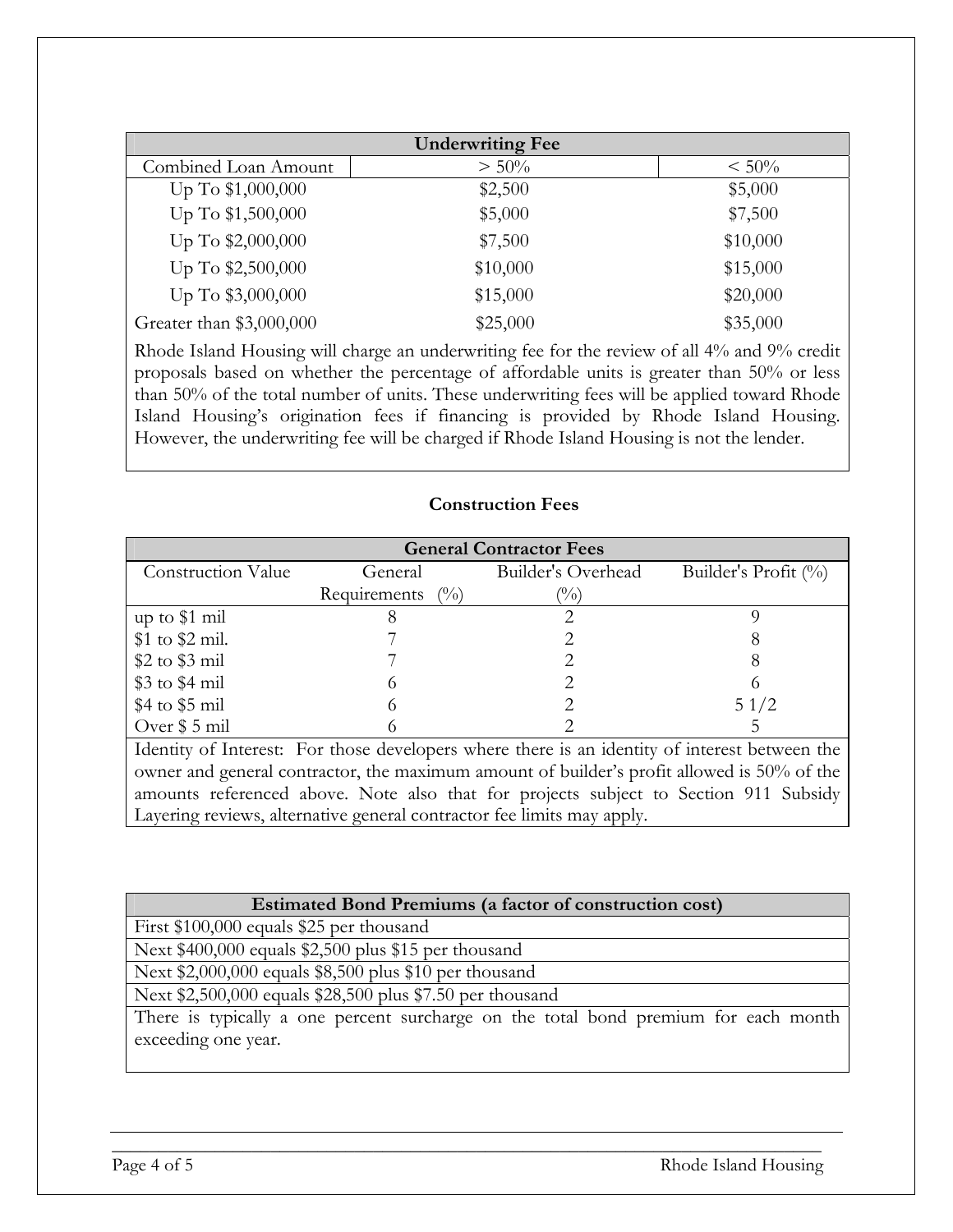| Architect                                       |                                                                           |  |
|-------------------------------------------------|---------------------------------------------------------------------------|--|
| Architectural Fees (including engineering fees) |                                                                           |  |
| High Rise                                       | $7\frac{1}{2}\%$ of the total allowable construction cost including fees: |  |
|                                                 | 80% design, 20% construction administration                               |  |
| Low Rise Repetitive                             | $6\%$ of the total allowable construction cost including fees: $80\%$     |  |
| Design                                          | design, 20% construction administration                                   |  |
| Rehab                                           | $7\frac{1}{2}\%$ of the total allowable construction cost including fees: |  |
|                                                 | 80% design, 20% construction administration                               |  |
|                                                 | Refer to Underwriting Guidelines for calculation of total                 |  |
|                                                 | allowable construction cost; Architectural and Design Fees;               |  |
|                                                 | Item 6                                                                    |  |

#### **Underwriting Rates**

#### **Rates**

Call lender for current Taxable and Tax-Exempt rates. For the 2012 LIHTC RFP, use 8.1% for taxable underwriting.

**Operating Expense Ranges**<br>Industry standards for 2011/12  $\frac{$6,700}{0}$  to \$7,000

 $$6,700$  to  $$7,000$  per unit per year

Developers will be required to justify higher or lower costs by identifying and quantifying specific cost factors.

| <b>Construction Cost Per Square Foot</b>                                            |                               |  |
|-------------------------------------------------------------------------------------|-------------------------------|--|
| Wood Frame                                                                          | $$101 - $107$ per square foot |  |
| Load Bearing Masonry                                                                | $$117 - $123$ per square foot |  |
| Steel Frame                                                                         | $$131 - $138$ per square foot |  |
| In this Developer's Handbook, please refer to Section 3 Guidelines for Development/ |                               |  |
| Underwriting Guidelines/ Construction Cost/ Item 4                                  |                               |  |